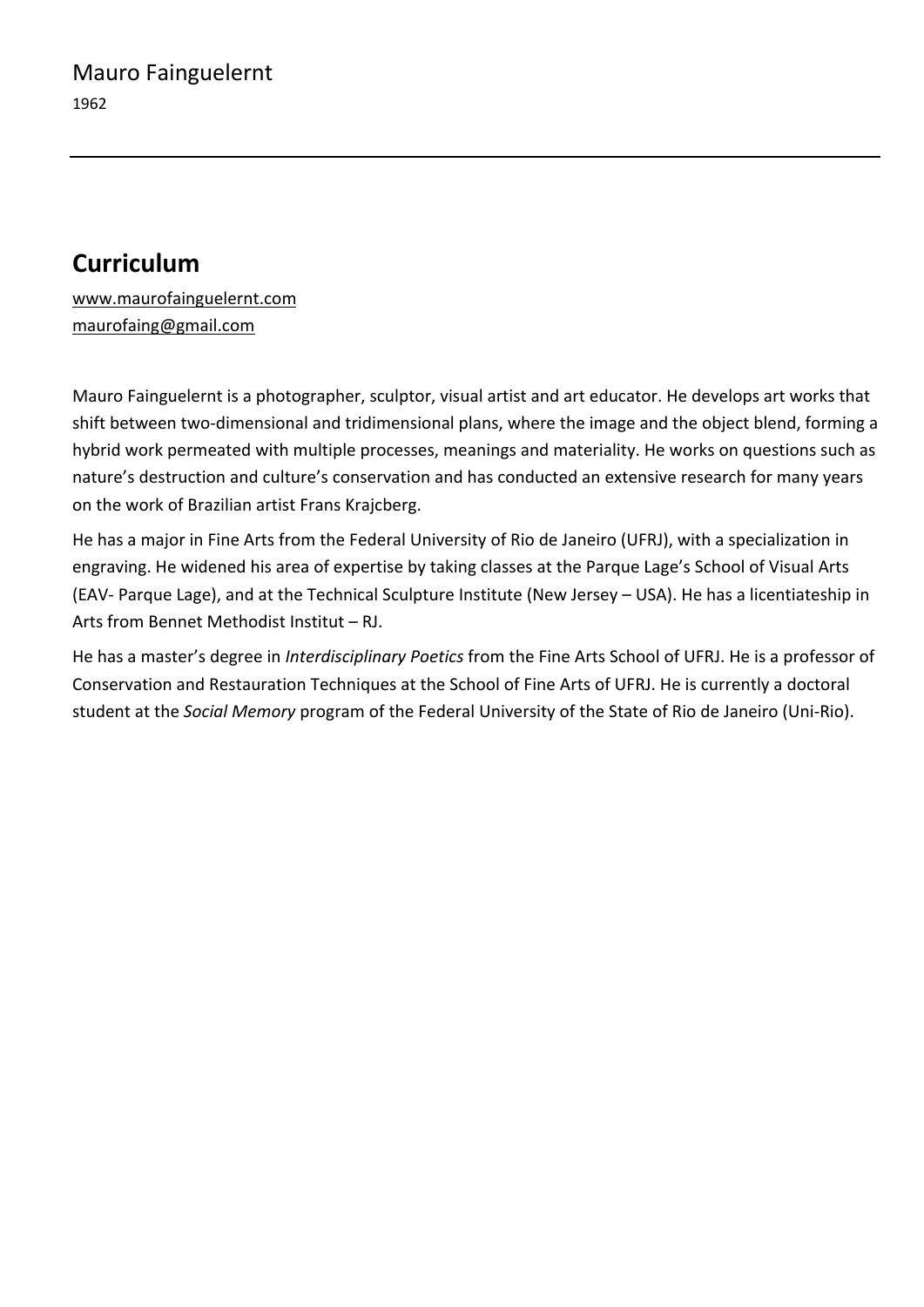## **Solo Exhibitions**

- **2019** *Attachment to the living* [O apego ao Vivo] Musée d'Histoire de la Médecine de L'Université Paris Descartes / Paris.
- **2012** *The risk of landscape* [O risco da paisagem] Casa do Saber / Rio de Janeiro, RJ.
- **2010** *Imaginary Geographies*–Tempo Gallery/ Rio de Janeiro, RJ.
- **2007** *Geographies* / Photo Rio 2007 Atelier T36 Lapa / Rio de Janeiro.
- **2005** *Photos* –Yves Alves Cultural Center / Tiradentes, MG.
- **2004** *Brown Imminences* I [Iminências Pardas I] Photos –Sesc Gallery / Nova Friburgo, RJ.

*The body of space* [O corpo do espaço] –Funalfa Gallery / Juiz de Fora, MG.

*Brown Imminences II* [Iminências Pardas II] – Photos – House of Brasil / Madrid, Spain.

*The body of space* –Indeg Gallery / Lisbon, Portugal.

**2003** *Sculptures* –São João Del Rei' Regional Museum / São João Del Rei, MG.

*Sculptures* –Nova Friburgo's Art Center's Town Gallery / Nova Friburgo, RJ.

*The body of space* –Sobrado Ramalho Gallery / Tiradentes, MG.

- **2002** *The body of space* Sculptures Rio Design Center / Rio de Janeiro, RJ.
- **2001** *Sculptures* –Yves Alves Cultural Center / Tiradentes, MG.
- **1997** *Sculptures* –Hebraica Art Gallery / São Paulo, SP.
- **1994** *1er MOAD* Architects and Decorators Salon Casa Museu do Wesley Duke Lee Art Institute/ São Paulo, SP.
- **1992** *The echo of objects* –Sergio Porto Cultural Center / Rio de Janeiro, RJ.